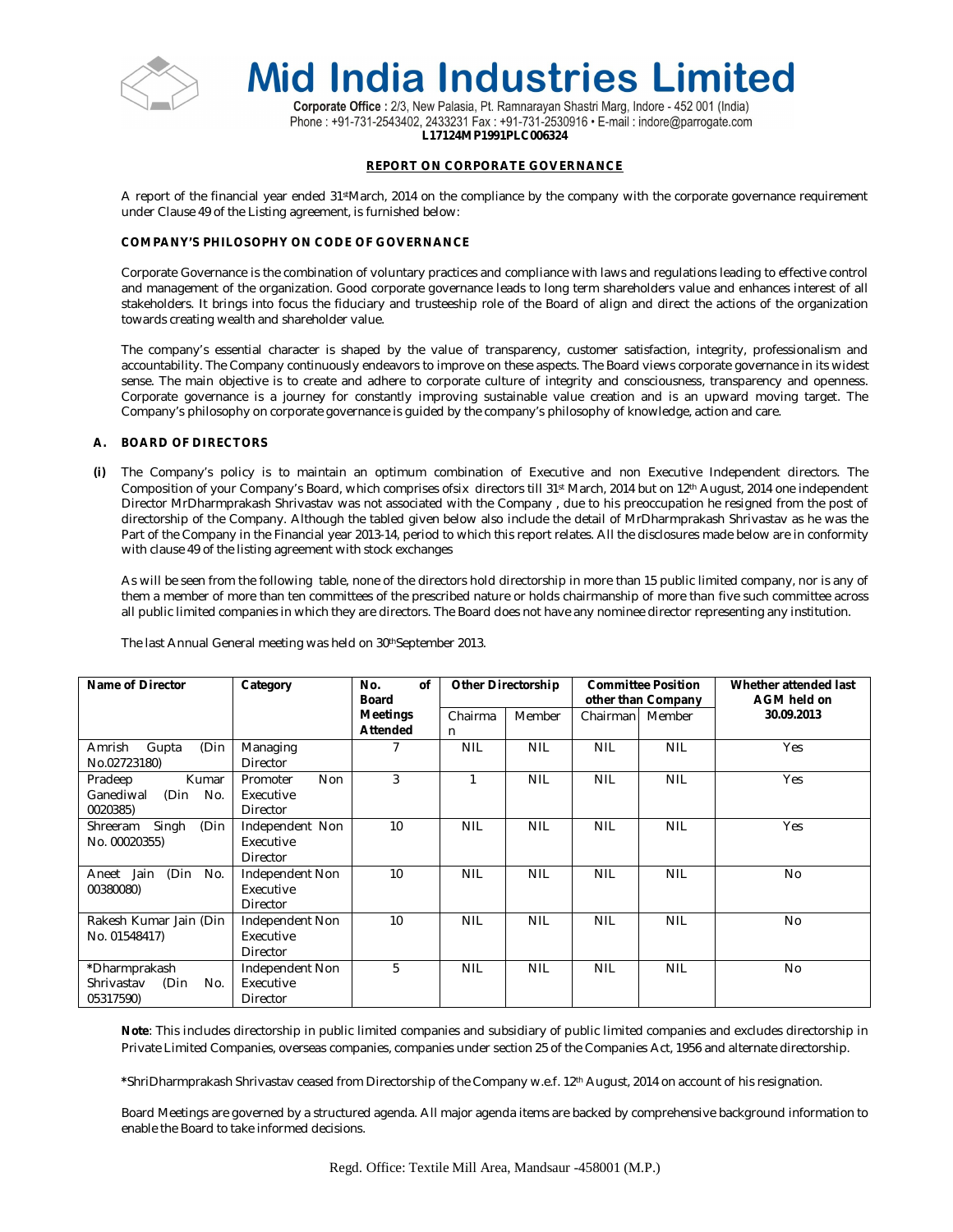

Corporate Office : 2/3, New Palasia, Pt. Ramnarayan Shastri Marg, Indore - 452 001 (India) Phone: +91-731-2543402, 2433231 Fax: +91-731-2530916 • E-mail: indore@parrogate.com **L17124MP1991PLC006324**

The necessary quorum remained present in all the meetings. Leave of absence was granted to the concerned directors who could not attend the respective Board Meeting. In Financial year 2013-14 TenBoard Meetings were held and the gap between two meetings did not exceed four months. The dates on which the said Meetings were held are as follows:

| 1.05.2013  | .05.2013<br>--<br><u>.</u> | 12.08.2013                       | 31.08.2013<br>$\sim$          | 9.2013<br>03.09     |
|------------|----------------------------|----------------------------------|-------------------------------|---------------------|
| 30.09.2013 | 10.201<br>1 U.ZU I J<br>۷. | .2013<br>10<br>- -<br>. <u>.</u> | 12.2013<br>$\sim$<br><u>.</u> | 402.201⊥.<br>$\sim$ |

#### **ii) Inter-se relationship among directors**

There are no inter-se relationship among the directors.

## **iii) Role of Independent Director**

Independent Directors play a key role in the decision making process of the Board and in shaping various strategic initiatives of the Company. The Independent directors are committed to act in what they believe to be in the best interest of the Company and its stakeholders. The Independent Directors are professionals, with expertise and experience in general corporate management, public policy, finance, financial services and other allied fields. The Company benefits immensely from their inputs in achieving its strategic direction.

## **iv) Shareholding of Non-executive Director**

The Number of equity shares held by Non-Executive Directors as on 31.3.2014 wereas under:

| Name of Director                            | No. of shares |
|---------------------------------------------|---------------|
|                                             |               |
|                                             |               |
| Pradeep Kumar Ganediwal (Din No. 0020385)   | 695000        |
| Shreeram Singh (Din No. 00020355)           | NIL           |
| Aneet Jain (Din No. 00380080)               | 200           |
| Rakesh Kumar Jain (Din No. 01548417)        | 2100          |
| *Dharmprakash Shrivastav (Din No. 05317590) | NIL           |

**\***ShriDharmprakash Shrivastav ceased from Directorship of the Company w.e.f. 12th August, 2014 on account of his resignation.

## **v) Details of the Directors seeking re-appointment at the forthcoming Annual General Meeting as per Clause 49(1)(A) of the Listing Agreement. Notes on Directors appointment / re-appointment .**

Brief resume(s) of the Directors proposed to be appointed/re-appointed are given in the Notice convening the Annual General Meeting in separate annexure.

#### **B. Board Procedure**

A detailed agenda folder is sent to each Director in advance of Board and Committee meetings. To enable the Board to discharge its responsibilities effectively, the Executive Director briefs the Board at every meeting on the overall Company performance and compliance of the company wherever applicable.

# **Committees of the Board**

#### **(I) Audit Committee (Mandatory Committee)**

The Audit Committee acts as a link among the Management, the Statutory Auditors, Internal Auditors and the Board of Directors to oversee the financial reporting process of the Company. The Committee's purpose is to oversee the quality and integrity of accounting, auditing and financial reporting process including review of the internal audit reports and action taken report. The Audit Committee was reconstituted on 12th August 2014 consisting of Shri Shreeram Singh, Shri Rakesh Kumar Jain and Shri Aneet Jain, Non Executive independent DirectorsAll the members of the committee, including committee chairman are independent director. All the members of the committee are financial literate.

# **(i) Meeting and Composition**

The Composition of Audit Committee as on 31.3.2014 and attendance record of the members at the meetings held during the year was as under: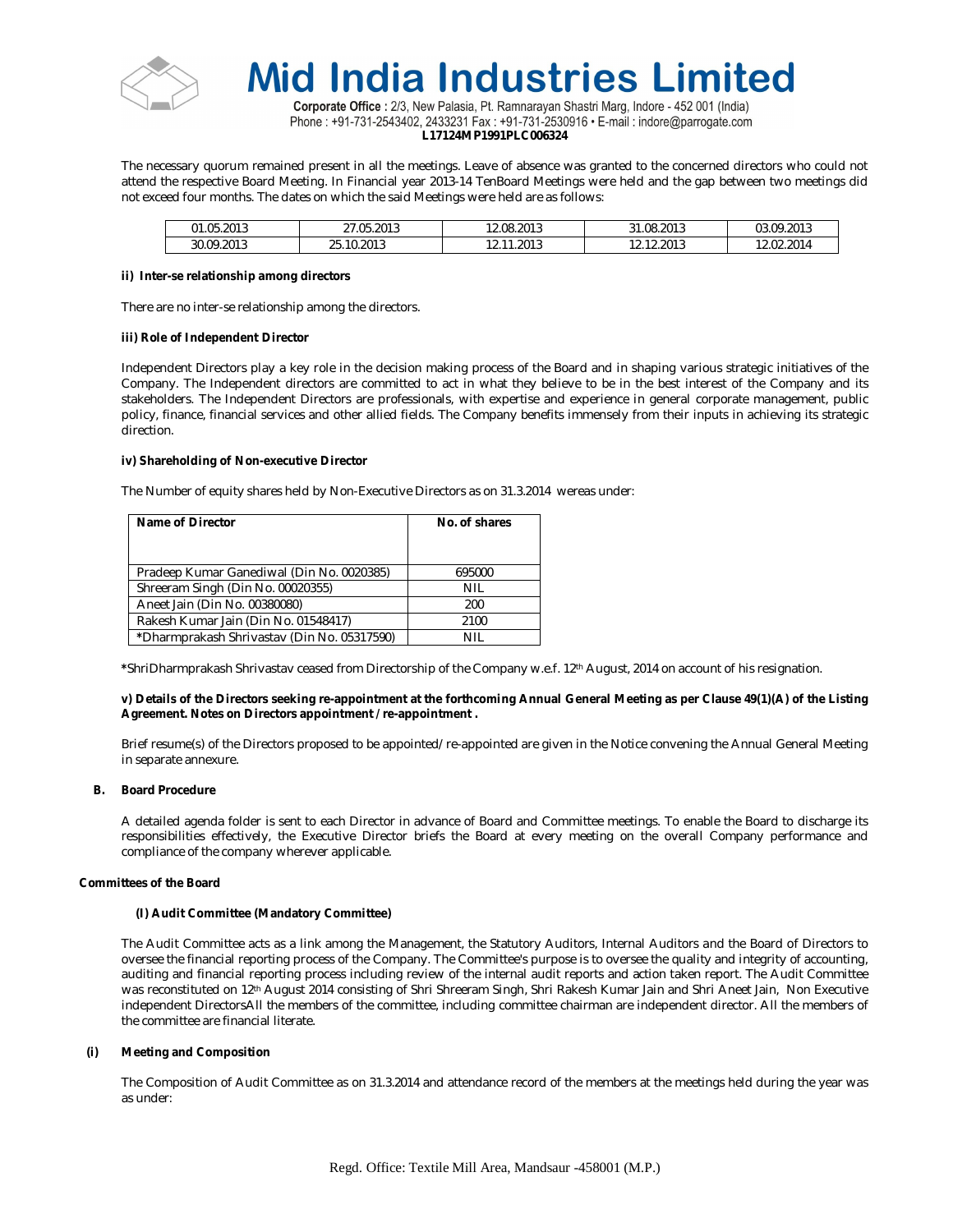

Corporate Office : 2/3, New Palasia, Pt. Ramnarayan Shastri Marg, Indore - 452 001 (India) Phone : +91-731-2543402, 2433231 Fax : +91-731-2530916 · E-mail : indore@parrogate.com **L17124MP1991PLC006324**

| Name of the Member | Category                           | <b>Status</b> | <b>No. of Meetings</b> |                 |
|--------------------|------------------------------------|---------------|------------------------|-----------------|
|                    |                                    |               | Held during tenure     | <b>Attended</b> |
| Shreeram Singh     | Non executive Independent Director | Chairman      |                        |                 |
| Aneet Jain         | Non executive Independent Director | Member        |                        |                 |
| *Dharmprakash      | Non executive Independent Director | Member        |                        |                 |
| Shrivastav         |                                    |               |                        |                 |

**\***ShriDharmprakash Shrivastav ceased to be a Director of the Company w.e.f. 12th August, 2014 on account of his resignation.

During the year the committee met on four occasions during the year on following dates namely:

| 12/02/2014<br>27/05/2013<br>/08/2013<br>'2013 |  |  |
|-----------------------------------------------|--|--|
|                                               |  |  |

As mandated by clause 49 of the Listing agreement

- 1. The representative of statutory of the company are also invited in the audit committee meetings.
- 2. The gap between two audit committee meetings was not more than four months.

# **Terms of reference of the Audit Committee**

The terms of reference of Audit Committee are as under:

- Overseeing the Company's financial reporting process and disclosure of financial information to ensure that the financial statement is correct, sufficient and credible.
- Recommending the appointment and removal of external auditor, fixation of audit fee and approval of payment of any other services.
- Reviewing with management, the annual financial statement before submission to the Board for approval, with particular reference to:
- a. Matters required to be included in the Directors responsibility statement to be included in the board's report as per Section 217(2AA) of the Companies Act, 1956.
- b. Changes in the Accounting policies and practices and the reasons for the same, major accounting entries and significant adjustments made in the financial statements arising out of audit findings.
- c. Compliance with listing and other legal requirements relating to financial statements.
- d. Disclosure of any related party transactions.
- e. Qualifications in the draft audit report if any.
- Discussing with external auditors before the audit commences on the nature and scope of audit, as well as having post-audit discussion to ascertain any area of concern,
- Reviewing the management discussion and analysis of the financial conditions and results of operations.
- Reviewing with the management and the statutory auditors anticipated changes in the Accounting Standards.
- Reviewing the Company's financial and risk management policies;
- Undertake such other functions as may be entrusted to it by the Board from time to time.

# **(II) Stakeholders' Relationship Committee**

The Board of Directors of the Company in its meeting held on 12<sup>th</sup> August, 2014 changed the nomenclature of "Shareholders'/Investor' Grievances Committee" to "Stakeholders' Relationship Committee" and also modified its terms of reference to comply with the requirements of the Companies Act, 2013 and Clause 49 of the Listing Agreement. The constitution and terms of reference of Stakeholders' Relationship Committee of the Company are in compliance with provisions of Companies Act, 2013 and Clause 49 of the Listing Agreement.

# **(i) Meeting and Composition**

The Composition of Committee as on 31.3.2014 and attendance record of the members at the meetings held during the year was as under:

| Name of the Member          | Category                              | <b>Status</b> | No. of meetings attended |          |
|-----------------------------|---------------------------------------|---------------|--------------------------|----------|
|                             |                                       |               | Held during tenure       | Attended |
| Aneet Jain                  | Non executive Independent<br>Director | Chairman      |                          |          |
| Shreeram Singh              | Non executive Independent<br>Director | Member        |                          |          |
| *Dharmprakash<br>Shrivastav | Non executive Independent<br>Director | Member        |                          |          |

**\***ShriDharmprakash Shrivastav ceased from Directorship of the Company w.e.f. 12th August, 2014 on account of his resignation.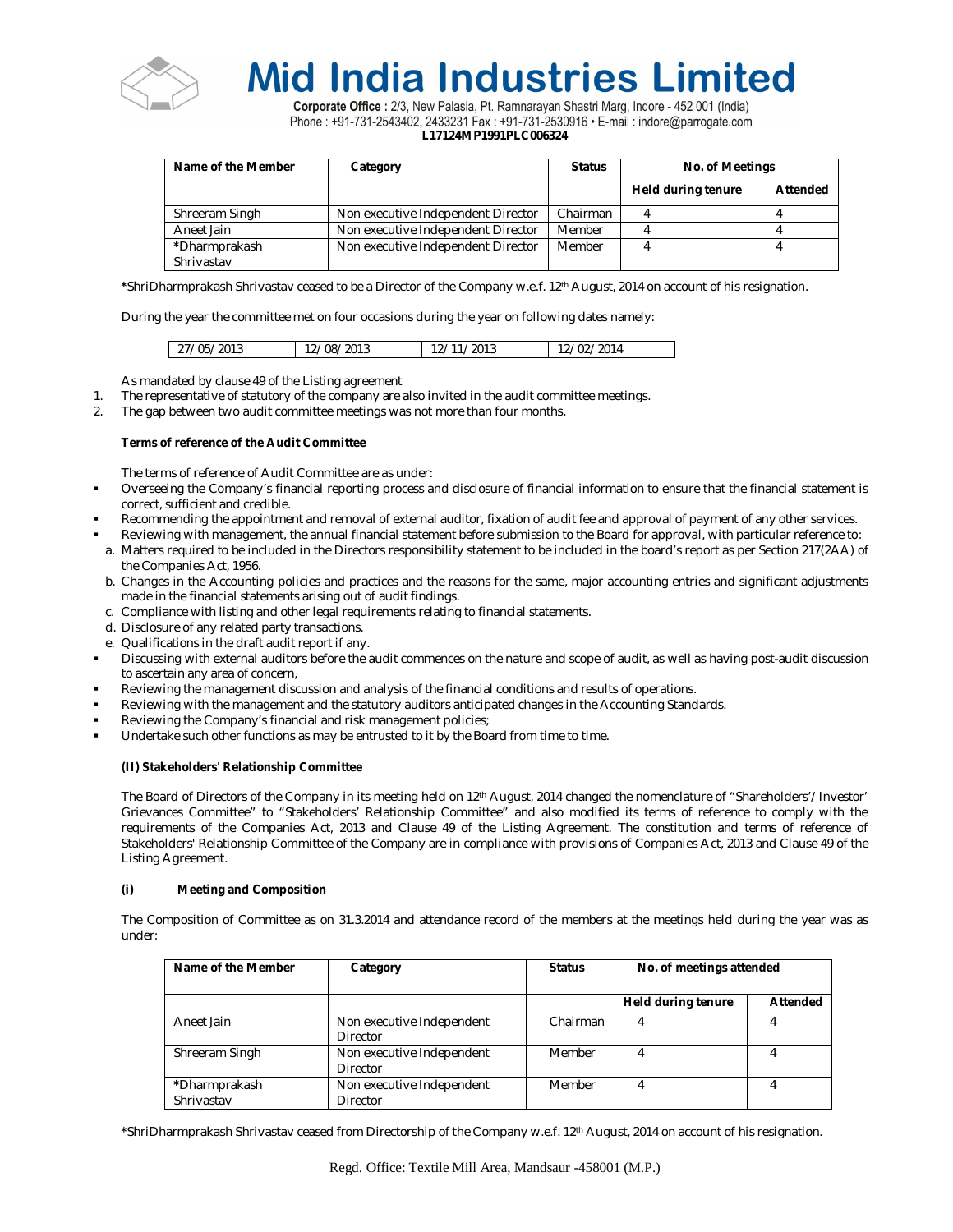

Corporate Office : 2/3, New Palasia, Pt. Ramnarayan Shastri Marg, Indore - 452 001 (India) Phone: +91-731-2543402, 2433231 Fax: +91-731-2530916 • E-mail: indore@parrogate.com **L17124MP1991PLC006324**

The committee met four times during the year under review.

| 27/05/2013 | /08/2013 | /2013 | 12/02/2014 |
|------------|----------|-------|------------|
|            |          |       |            |

- (ii) During the year under review4 (Four) complaints were received from shareholders and the same were resolved to the satisfaction of the shareholder and there were no complaints pending unresolved as at the end of the year.
- (iii) Share transfer in physical form are registered by the Registrar and returned to respective Transferee/person within a period ranging from one to two weeks provided the documents lodged with Registrar/Company are clear in all respects.
- (iv) Name, designation and address of Compliance Officer:-

# **Mr. Shailendra Agrawal**

**Company Secretary & Compliance Officer of the Company**  Mid India Industries Limited 2/3, New Palasia, Pt. Ramnarayan Shastri Marg Indore-452002 (M.P.) Tel. 0731-2543402, 2233231 Fax:0731-2530916 Email id- csmidindia@gmail.com

# **Terms of Reference:**

- Oversee and review all matters connected with the transfer of the Company's securities.
- Monitor redressal of investors' / shareholders' / security holders' grievances.
- Oversee the performance of the Company's Registrar and Transfer Agents.
- Recommend methods to upgrade the standard of services to investors.
- Carry out any other function as is referred by the Board from time to time or enforced by any statutory notification / amendment or modification as may be applicable.

# **(III) Nomination and Remuneration Committee**

The Board of Directors of the Company in its meeting held on 12<sup>th</sup> August, 2014, changed the nomenclature of the Remuneration Committee of the Company to "Nomination and Remuneration Committee" and also modified its terms of reference to comply with the requirements of the Companies Act, 2013 and Clause 49 of the Listing Agreement. The constitution and terms of reference of Nomination and Remuneration Committee of the Company are in compliance with provisions of the Companies Act, 2013 and Clause 49 of the Listing Agreement. All the members of the committee are Non Executive independent directors.

# **a) Terms of reference**

The terms of reference of remuneration committee is to deal with, decide and recommended to the Board of the Directors on all matters relating to appointment and remuneration to managing director and whole time director .

# **b) Meeting and Composition**

The composition of committee as on 31.3.2014 and attendance record of the members at the meeting held during the year are as under:

| Name of the Member          | Category                              | <b>Status</b> | No. of meetings attended     |          |
|-----------------------------|---------------------------------------|---------------|------------------------------|----------|
|                             |                                       |               | <b>Held during</b><br>tenure | Attended |
| *Dharmprakash<br>Shrivastav | Non executive Independent<br>Director | Chairman      |                              |          |
| Aneet Jain                  | Non executive Independent<br>Director | Member        |                              |          |
| Shreeram Singh              | Non executive Independent<br>Director | Member        |                              |          |

**\***ShriDharmprakash Shrivastav ceased from Directorship of the Company w.e.f. 12th August, 2014 on account of his resignation.

# **c) Remuneration policy Executive Directors**

The remuneration of executive directors is reviewed by the remuneration committee and thereafter recommended to the Board of the directors of the Company for subject to approval of the members at general meeting and such other authorities as may be required. While recommending remuneration , the committee considers various factors such as practices prevalent in the industry for the time being , qualification, expertise of the appointee and financial position of the company**.**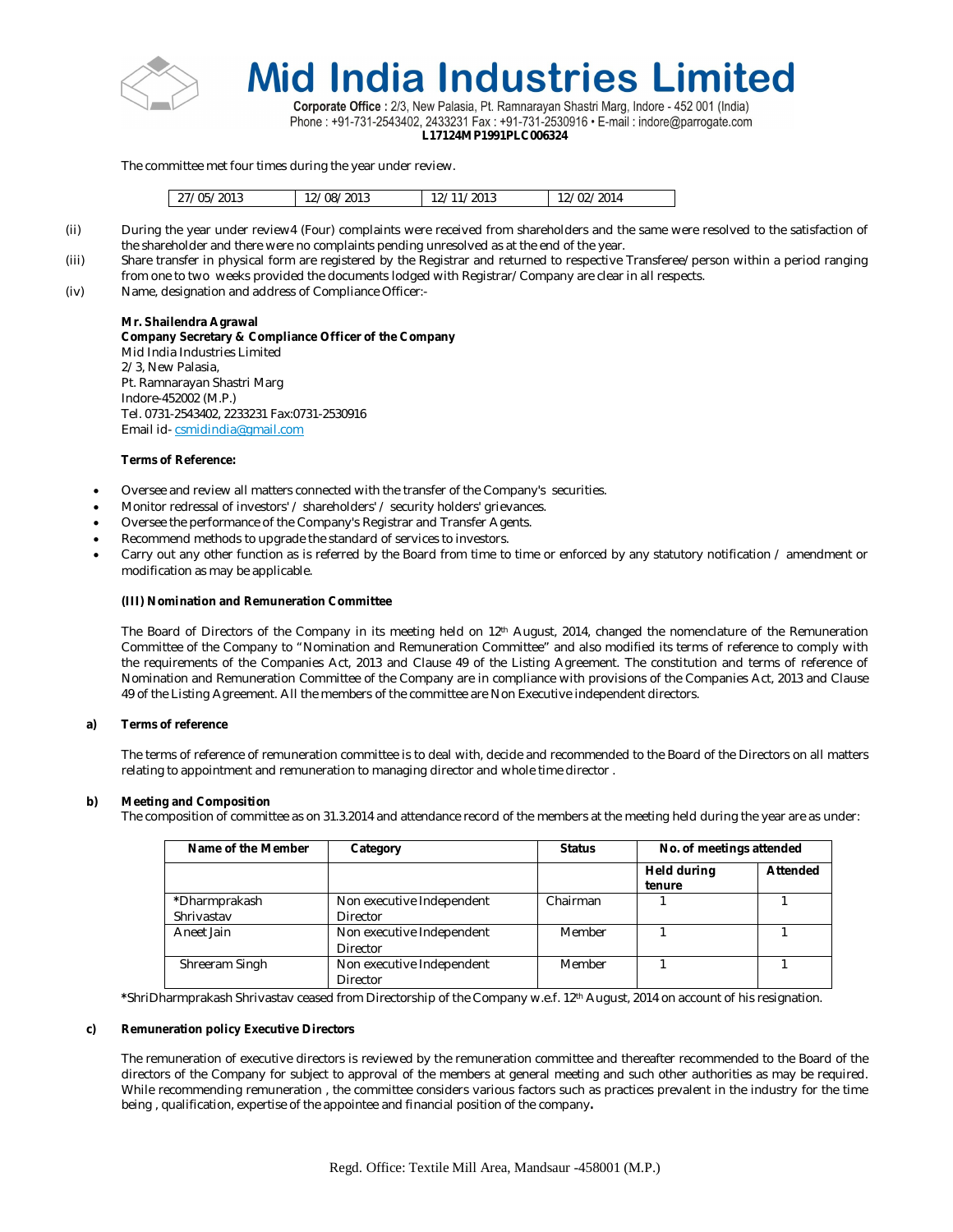

Corporate Office : 2/3, New Palasia, Pt. Ramnarayan Shastri Marg, Indore - 452 001 (India) Phone: +91-731-2543402, 2433231 Fax: +91-731-2530916 • E-mail: indore@parrogate.com **L17124MP1991PLC006324**

### **d) Remuneration of directors**

Remuneration paid or payable to Directors during the year 2013-2014

| <b>Name</b><br><b>Director</b> | οf | <b>Sitting</b><br>Fees | <b>Commission on Profit</b> | Salary &<br>Allowance | <b>Contribution to PF</b> | <b>Perauisites</b> | <b>Total</b> |
|--------------------------------|----|------------------------|-----------------------------|-----------------------|---------------------------|--------------------|--------------|
| Amrish Gupta                   |    | Nil                    | Nii                         | 100000                | Nil                       | Nil                | 100000       |

- No sitting Fees was paid to any Director of the Company during the financial year
- The company does not have any service contract with any of its directors.
- The company has not granted any stock option to any of its director/employees.
- During the year the committee met on one occasions during the year.

## **MANAGEMENT**

## **A. The Management discussion and analysis report**

The Annual Report has a detailed chapter on Management Discussion and Analysis.

## **B. Disclosure by Management to the Board**

All details relating to the financial and commercial transactions where directors may have a potential interest are provided to the Board, and the interested Directors neither participate in the discussion, nor do they vote on such matters.

## **Compliance with Mandatory / Non Mandatory requirements.**

- The Company has complied with all the applicable mandatory requirement of clause 49 of the listing agreement.
- The Company has also adopted the non mandatory requirement as specified in Annexure 1D to clause 49 of the listing agreement regarding constitution of remuneration committee, the details of which already been provided in this report and audit qualification. There is no audit qualification in the financial statement.

## **DISCLOSURES**

- **A.** There were no material transactions of the Company with its promoters, directors, and management on their relatives that may have conflict with the interest of the Company at large.
- **B.** The particulars of transactions between the Company and its related parties in accordance with the accounting standard 18 are set out in Annual report. These transactions are in the ordinary course of business and are not likely to have any conflict with the interest of the Company.
- **C.** The financial statements have been prepared in compliance with the requirements of the Companies Act, 1956, and in conformity, in all respects, with the generally accepted accounting principles and standards in India. The estimates/judgments made in preparation of these financial statements are consistent, reasonable and on prudent basis so as to reflect true and fair view of the state of affairs and results/operations of the Company
- **D.** The Company has well defined management policies to manage the risk inherent in the various aspects of business. The Board is regularly informed about the business risks and the steps taken to mitigate the same.
- **E.** There has been no non-compliance by the company or penalty or strictures imposed on the company by the stock exchange or SEBI or any statutory authority, on any matter related to capital markets during last three years.
- **F.** During the year under review Company has not issued any type of securities. No GDR/ADR issued by the Company.
- **G.** The company has established a mechanism for employees to report to the management concerns about unethical behavior, actual or suspected fraud or violation of the company's code of conduct or ethics policy.
- **H.** As per clause 5AII of the listing agreement there is no unclaimed shares in the company.

#### **SHAREHOLDER'S INFORMATION**

# **Means of Communication**

Presently, the quarterly/half yearly financial result are not sent individually to the shareholders. However as required under the listing agreement , the same are published in the Free Press(English) and ChothaSansar(Hindi).

The Company's website www.midindiaindustries.com contains information on the Company and itperformance. Presentations to analysts, as and when made, are immediately put on the website for the benefit of the shareholders and the public at large. The secretarial department's e-mail address is csmidindia@gmail.com

#### **General body meetings**

The last three Annual General Meetings of the Company were held as detailed below: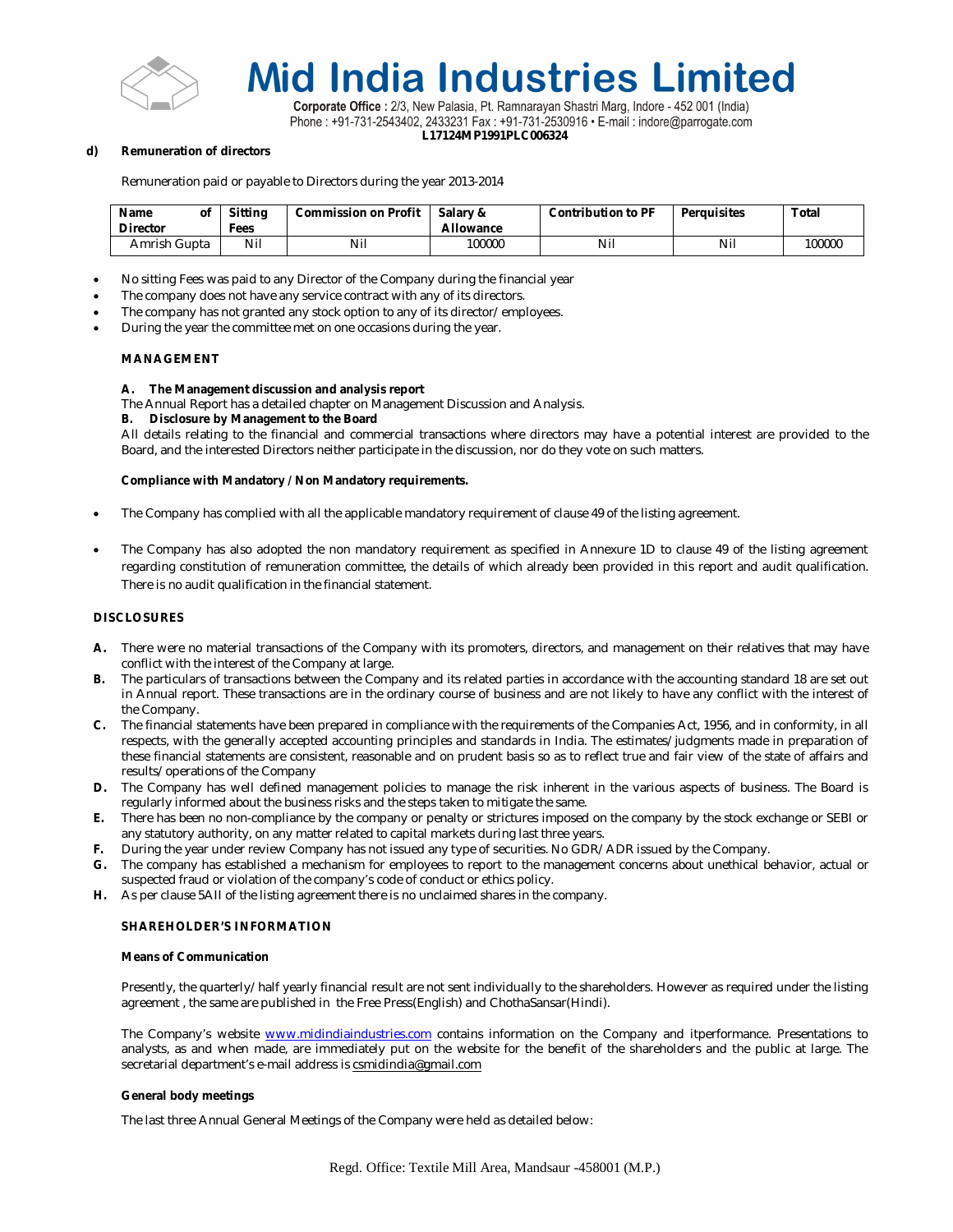

Corporate Office : 2/3, New Palasia, Pt. Ramnarayan Shastri Marg, Indore - 452 001 (India) Phone: +91-731-2543402, 2433231 Fax: +91-731-2530916 · E-mail: indore@parrogate.com

**L17124MP1991PLC006324**

| Meeting          | Date                            | Time       | Venue                                                     |
|------------------|---------------------------------|------------|-----------------------------------------------------------|
| 22 <sub>nd</sub> | 30 <sup>th</sup> September 2013 | 11.00 a.m. | Textill Mill Area, Near Railway Station, Mandsaur<br>M.P. |
| $21$ st          | 29th September 2012             | 11.00 a.m. | Textill Mill Area, Near Railway Station, Mandsaur<br>M.P. |
| 20 <sup>th</sup> | 30th September 2011             | 11.00 a.m  | Textill Mill Area, Near Railway Station, Mandsaur<br>M.P. |

## **POSTAL BALLOT& SPECIAL RESOLUTION :**

No resolutions were passed by postal ballot in last three years.

None of the Businesses proposed to be transacted in the ensuing Annual General Meeting require passing of a resolution through Postal Ballot.

No Extra Ordinary General meeting was held during the financial year.

No special resolution was passed in last three Annual General meeting.

## **General shareholder information**

# **Address of Registered office of the Company:**

Textill Mill Area, Near Station Road, Mandsaur M.P.

# **Forthcoming Annual General Meeting:**

Date& time of meeting:19th September, 2014 – 11.00 a.m. (Friday) Venue of the meeting:Textill Mill Area, Near Station Road, Mandsaur M.P.

Last date for receipt of proxy forms: 17<sup>th</sup>September, 2014

| Financial Calendar:                                           | 1 <sup>st</sup> April to 31 <sup>st</sup> March |
|---------------------------------------------------------------|-------------------------------------------------|
|                                                               |                                                 |
| Annual General Meeting<br>Results for the quarter ended       | 19thSeptember, 2014                             |
| 1st Quarter ending 30th June, 2014 (First quarter)            | Before14th Aug. 2014                            |
| 2nd Quarter ending 30th Sept, 2014 (Second quarter)           | Before 14th Nov. 2014                           |
| 3rd Quarter ending 31st Dec, 2014 (Third quarter)             | Before 14th Feb. 2015                           |
| 4th Quarter ending 31st Mar, 2015 (Fourth guarter and Annual) | Before 30thMay 2015                             |
|                                                               |                                                 |

# **Book Closure:**

The book closure period is from Saturday 13<sup>th</sup>September, 2014 to Friday19<sup>th</sup>September, 2014(both days inclusive).

### **Cut Off Date:**

The Voting rights of Shareholsers shall be in proportion to their shares of the paid up equity share capital of the Company as on Friday, 8<sup>th</sup> August, 2014, being cut off date.

#### **Dividend Payment:**

No Dividend was recommended by the board of the Directors for financial year 31st March, 2014.

#### **Listing on Stock Exchange**

Bombay Stock Exchange Ltd., Mumbai Delhi Stock Exchange Limited, New Delhi Ahmedabad Stock Exchange Ltd., Ahmedabad

The stock code is as under: **Name of the Stock ExchangeStock Code**  Bombay Stock Exchange, Mumbai

The **ISIN Number** of company on both NSDL and the CDSL is**INE401C01018.**

# **Registrar and Transfer Agents**

**Ankit Consultancy Pvt. Ltd.** 60, Electronics complex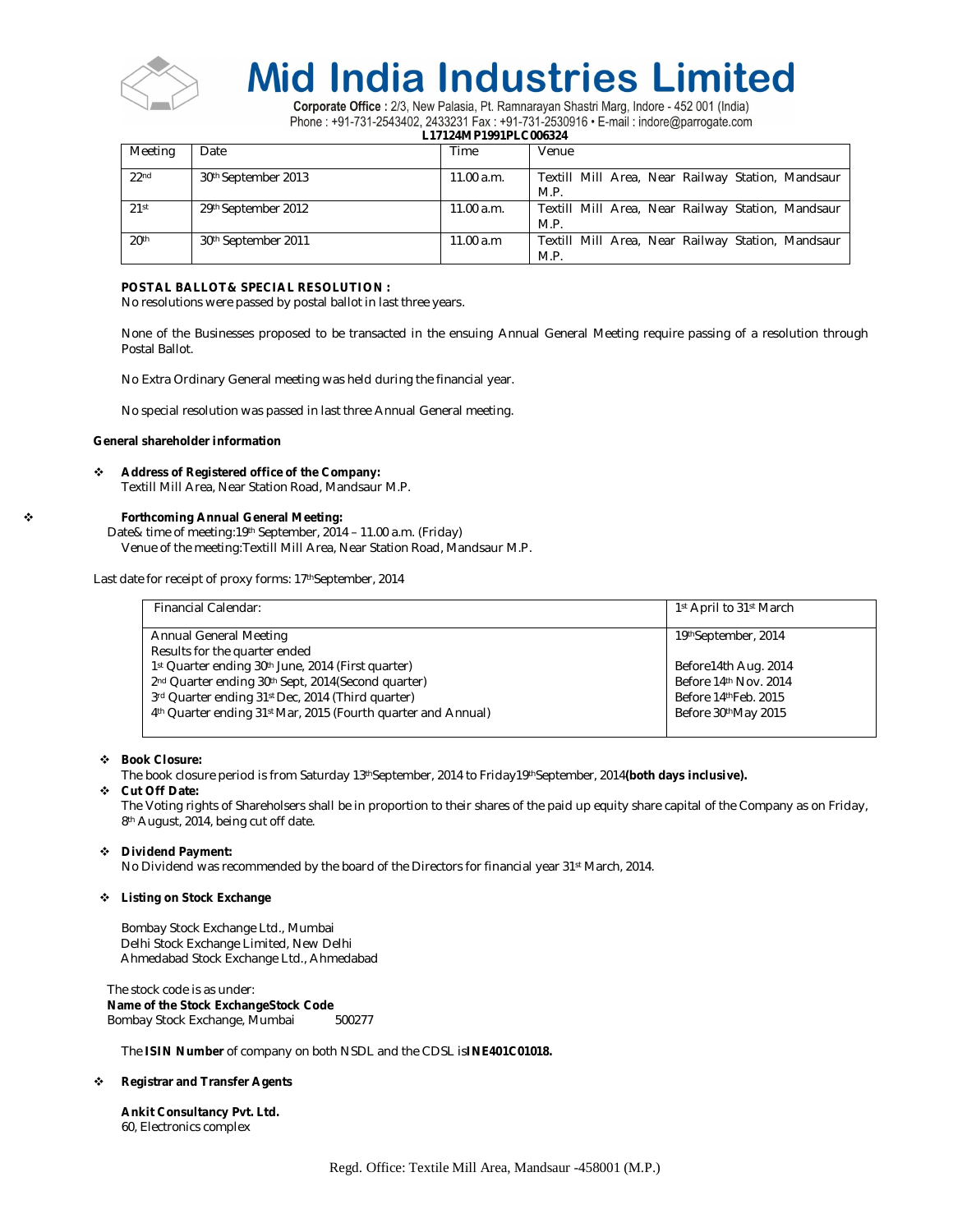



Corporate Office : 2/3, New Palasia, Pt. Ramnarayan Shastri Marg, Indore - 452 001 (India) Phone: +91-731-2543402, 2433231 Fax: +91-731-2530916 · E-mail: indore@parrogate.com **L17124MP1991PLC006324**

Pardesipura Indore 452010. (M.P.) Ph.0731-3198601-601 Fax: 0731-4065798

# **Share Transfer System**

All the transfer received are processed by the Registrar and ShareTransfer Agent

# **Outstanding GDRs/ADRs/Warrants or any convertible instruments , Conversion date and likely impact on equity:-** Not issued

 **Administrative Office of the Company** (For general assistance) 2/3, New Palasia, Pandit Ram Narayan Shastri Marg, Indore M.P.

# **SHAREHOLDING PATTERN AS AT 31ST MARCH 2014 [SHAREHOLDING PATTERN]**

| S.No.          | Category<br>No. Of Share held                                                                                                 |                | Percentage<br>of<br>Shareholding |
|----------------|-------------------------------------------------------------------------------------------------------------------------------|----------------|----------------------------------|
| A              | rs Holding                                                                                                                    |                |                                  |
| 1.             | Promoters<br>Indian Promoters:<br>Foreign Promoters:                                                                          | 7712250        | 47.31                            |
| 2.             | Persons acting in concert                                                                                                     |                |                                  |
|                | Sub Total (A)                                                                                                                 | 7712250        | 47.31                            |
| <b>B.</b>      | <b>Non-Promoters Holding</b>                                                                                                  |                |                                  |
| 1.             | Institutional Investors                                                                                                       | $\overline{a}$ |                                  |
| 2.             | Mutual Funds and UTI                                                                                                          | 40600          | 0.25                             |
| 3.             | Banks, Financial Institutions,<br>Insurance Companies [Central/<br>State Govt. Institutions,<br>Non- Government Institutions] | 500300         | 3.07                             |
| 4.             | FIIs                                                                                                                          | ÷.             | $\overline{\phantom{a}}$         |
| 5.             | Others                                                                                                                        |                |                                  |
| 6.             | Private Corporate Bodies                                                                                                      | 627111         | 3.85                             |
| 7 <sub>1</sub> | Individuals                                                                                                                   |                |                                  |
|                | Holding up to Rs. 1.00 lacs                                                                                                   | 5445305        | 33.41                            |
|                | Holding excess Rs. 1.00 lacs                                                                                                  | 1343434        | 8.24                             |
| 8.             | NRIs/OCBs                                                                                                                     | 631000         | 3.87                             |
| 9.             | Any other [Clearing member]                                                                                                   |                | $\blacksquare$                   |
|                | Sub-Total (B)                                                                                                                 | 8587750        | 52.69                            |
|                | Grand Total (A+B)                                                                                                             | 16300000       | 100.00                           |

# **Market Price Data:**

# **April, 2013 to March, 2014 at BSE**

| Month | $\mathbf{A}$<br>Apr.-13 | $M$ av.-13 | June.-13 | $July. -13$ | Aug.-13 | $Sept.-13$ | $Oct.-13$ | Nov.-13 | Dec.-13 | Jan.-14 | Feb.-14 | March.-14 |
|-------|-------------------------|------------|----------|-------------|---------|------------|-----------|---------|---------|---------|---------|-----------|
| High  | 0.58                    | 0.53       |          | 0.42        | 0.40    | 0.40       | 0.37      | 0.33    | 0.31    | 0.30    | 0.33    | 0.37      |
| Low   | 0.54                    | 0.44       | . .      | 0.42        | 0.40    | 0.37       | 0.31      | 0.27    | 0.28    | 0.29    | 0.30    | 0.33      |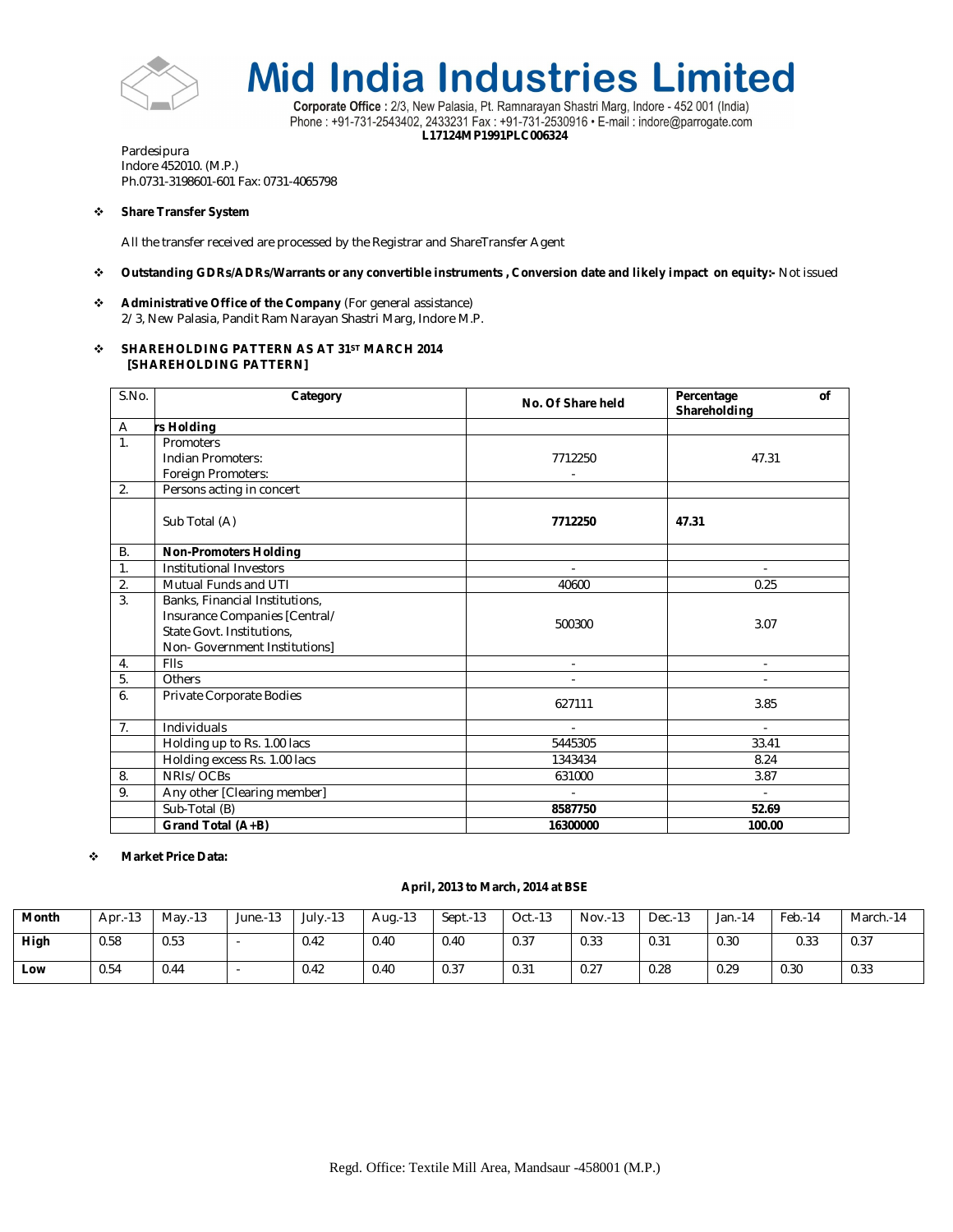

Corporate Office : 2/3, New Palasia, Pt. Ramnarayan Shastri Marg, Indore - 452 001 (India) Phone: +91-731-2543402, 2433231 Fax: +91-731-2530916 • E-mail: indore@parrogate.com **L17124MP1991PLC006324**

**Distribution of Shareholding by size as on 31st March 2014:**

| Share or Debenture holding<br>of nominal value |               | <b>Shares/Debenture holders</b> | <b>Shares/Debentures Amount</b> |                   |  |  |
|------------------------------------------------|---------------|---------------------------------|---------------------------------|-------------------|--|--|
| Of Rs.                                         | <b>Number</b> | % of total number               | In Rs.                          | % of Total Amount |  |  |
|                                                |               |                                 |                                 |                   |  |  |
| Upto-1000                                      | 7529          | 46.01                           | 746747                          | 4.58              |  |  |
| 1001-2000                                      | 4120          | 25.18                           | 822974                          | 5.05              |  |  |
| 2001-3000                                      | 974           | 5.95                            | 291464                          | 1.79              |  |  |
| 3001-4000                                      | 562           | 3.43                            | 224224                          | 1.38              |  |  |
| 4001-5000                                      | 1057          | 6.46                            | 528052                          | 3.24              |  |  |
| 5001-10000                                     | 982           | 6.00                            | 829524                          | 5.09              |  |  |
| 10001-20000                                    | 705           | 4.31                            | 1149089                         | 7.05              |  |  |
| 20001-30000                                    | 143           | 0.87                            | 367267                          | 2.25              |  |  |
| 30001-40000                                    | 81            | 0.49                            | 286277                          | 1.76              |  |  |
| 40001-50000                                    | 62            | 0.38                            | 289802                          | 1.78              |  |  |
| 50001-100000                                   | 62            | 0.38                            | 452341                          | 2.78              |  |  |
| 100000 ABOVE                                   | 87            | 0.53                            | 10312239                        | 63.27             |  |  |
| Total                                          | 16364         | 100.00                          | 163000000                       | 100.00            |  |  |

## **Secretarial Audit for Reconciliation of Capital.**

As stipulated by SEBI a qualified practicing Company Secretary carries out secretarial Audit to reconcile the total admitted capital with NSDL and CDSL and the total issued and listed capital. This audit is carried out every quarter and the report thereon is submitted to the listed stock exchanges. The audit confirms that the total listed and paid-up Capital is in agreement with the aggregate of the total number of shares in dematerialized form (held with NSDL/CDSL) and total number of shares in physical form. As on 31st March 2014, 61.04% of shares were held in dematerialized form and rest 38.96% in physical form.

## **CODE OF CONDUCT**

The Company has laid down a code of conduct for all Board members and senior management of the Company. All the Board members and management personnel have affirmed compliance with the Code of Conduct. The Code of conduct is posted on the website of the Company i.ewww.midindiaindustries.com.

# **CODE FOR PREVENTION OF INSIDER TRADING PRACTICES.**

In Compliance with the Securities and Exchange Board of India (Prohibition of Insider Trading) Regulations, 1997, as amended till date on prohibition of insider trading, the Company has a comprehensive code of conduct and the same is being strictly adhered to by its management, staff and relevant business associates. The code expressly lays down the guidelines and the procedures to be followed and disclosures to be made, while dealing with shares of the Company and cautioning them on the consequences on non-compliance thereof.

### **CFO Certification**

The **CFO** certification of the financial statements and the cash flow statement for the year is obtained and was placed before the Board.

# **AUDITORS CERTIFICATE ON CORPORATE GOVERNANCE**

The Company has obtained the certificate from the Auditors of the Company regarding compliance with the provisions relating to corporate governance laid down in clause 49 of the Listing Agreement with the stock exchanges. This report is annexed to the Director's Report for the year 2013-2014. This certificate will be sent to the stock exchanges, along with the annual report to be filed by the Company.

## **DECLARATION REGARDING COMPLIANCE BY BOARD MEMBERS AND SENIOR MANAGEMENT PERSONNEL WITH THE COMPANY'S CODE OF CONDUCT**

This is to confirm that the Company has adopted a code of conduct for the Board of Directors and Senior Management of the Company. The same is available on website of the Company as www.midindiaindustries.com.

As Managing Director of the Mid India Industries Limited and as required by clause 49 (1) (D) (ii) of the Listing Agreement of the Stock Exchange in India, I hereby declare that all the Board Members and senior Management personnel of the Company have affirmed compliance with the code of Conduct for financial year 2013-2014.

Place: Indore **Amrish Gupta Place: Indore** Amrish Gupta **Amrish Gupta Amrish Gupta Amrish Gupta Amrish Gupta Amrish Gupta Amrish Gupta Amrish Gupta Amrish Gupta Amrish Gupta Amrish Gupta Amrish Gupta** 

Date: 12.08.2014Managing Director

# **DIN02723180**

Regd. Office: Textile Mill Area, Mandsaur -458001 (M.P.)